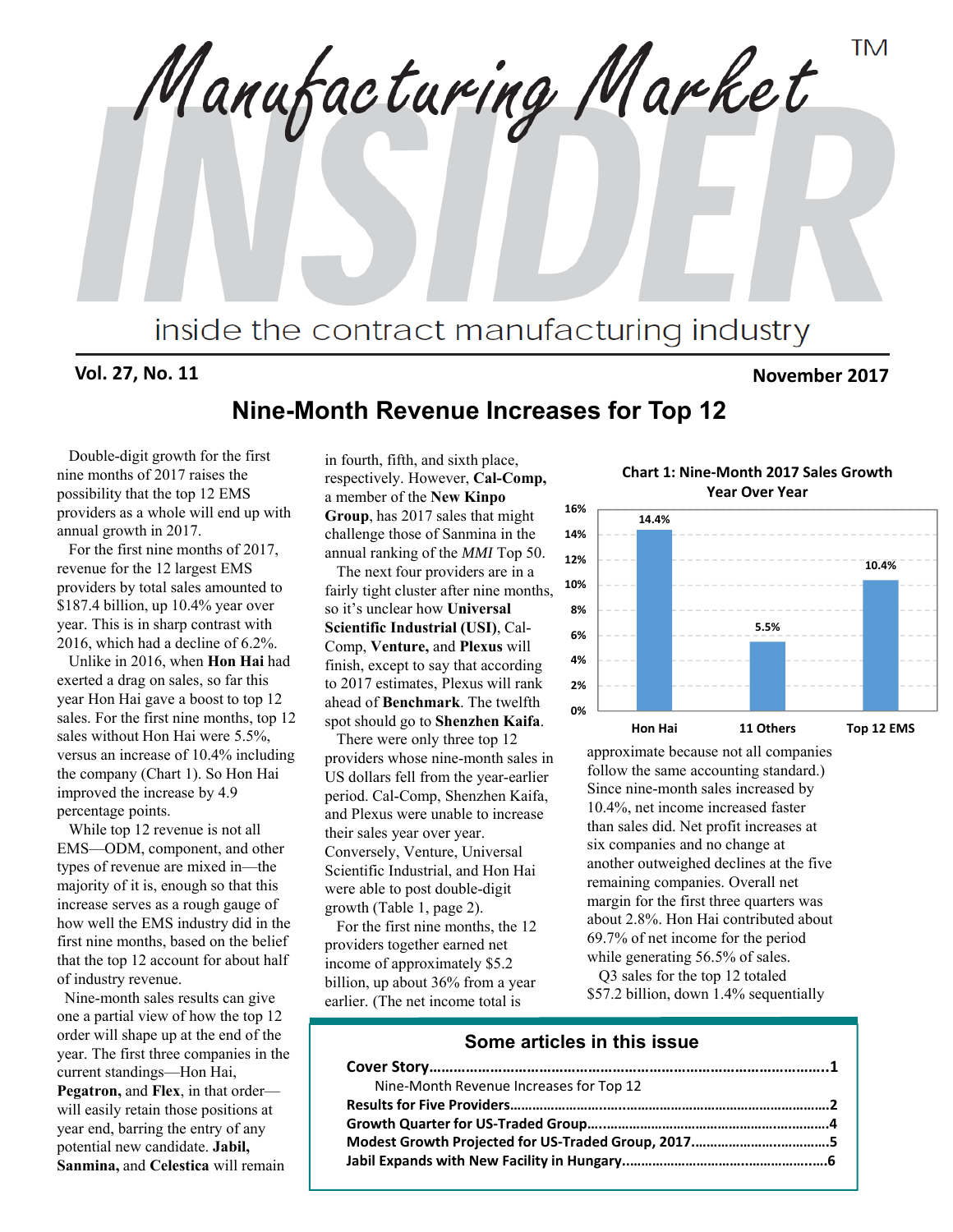|                                         |                                 |           |                      |                             |                          |                      |                 |                                     |                                     |                                            | Table 1: Q3 and Nine-Month 2017 Results for the 12 Largest EMS Providers (M US\$ or %) |                             |                 |                                    |                                    |
|-----------------------------------------|---------------------------------|-----------|----------------------|-----------------------------|--------------------------|----------------------|-----------------|-------------------------------------|-------------------------------------|--------------------------------------------|----------------------------------------------------------------------------------------|-----------------------------|-----------------|------------------------------------|------------------------------------|
| Company<br>(in order of<br>9-mo. sales) | <b>Headquarter Reports</b><br>s | in US\$   | 3017<br><b>Sales</b> | <b>2Q17</b><br><b>Sales</b> | $Qtr. -$<br>Qtr.<br>Chg. | 3016<br><b>Sales</b> | Yr.-Yr.<br>Chg. | 3017<br><b>Net</b><br><b>Profit</b> | 2017<br><b>Net</b><br><b>Profit</b> | <b>3Q16</b><br><b>Net</b><br><b>Profit</b> | $Q1 - 3'17$<br><b>Sales</b>                                                            | $Q1 - 3'16$<br><b>Sales</b> | Yr.-Yr.<br>Chg. | $Q1-3$<br>'17 Net<br><b>Profit</b> | $Q1-3$<br>'16 Net<br><b>Profit</b> |
| Hon Hai<br>(Foxconn)                    | Taiwan                          | No        | 30,323               | 32,135                      | (5.6)                    | 28,585               | 6.1             | 588                                 | 928                                 | 548                                        | 105,997                                                                                | 92,658                      | 14.4            | 3,650                              | 2,510                              |
| Pegatron                                | Taiwan                          | No        | 7,902                | 7,877                       | 0.3                      | 6,964                | 13.5            | 113                                 | 128                                 | 124                                        | 26,964                                                                                 | 25,018                      | 7.8             | 423                                | 423                                |
| Flex                                    | Singapore                       | Yes       | 6,270                | 6,008                       | 4.4                      | 6,009                | 4.4             | 205                                 | 125                                 | (3)                                        | 18,141                                                                                 | 17,658                      | 2.7             | 417                                | 165                                |
| Jabil                                   | Florida                         | Yes       | 5,023                | 4,490                       | 11.9                     | 4,431                | 13.4            | 46                                  | (25)                                | 38                                         | 13,958                                                                                 | 13,145                      | 6.2             | 41                                 | 122                                |
| Sanmina                                 | California                      | Yes       | 1,755                | 1,711                       | 2.5                      | 1,666                | 5.4             | 26                                  | 36                                  | 101                                        | 5,149                                                                                  | 4,947                       | 4.1             | 94                                 | 161                                |
| Celestica                               | Canada                          | Yes       | 1,528                | 1,559                       | (1.9)                    | 1,554                | (1.7)           | 33                                  | 34                                  | 54                                         | 4,557                                                                                  | 4,393                       | 3.7             | 91                                 | 115                                |
| Universal<br>Scientific<br>Industrial   | China                           | <b>No</b> | 1,097                | 946                         | 16.0                     | 982                  | 11.7            | 46                                  | 40                                  | 40                                         | 2,981                                                                                  | 2.494                       | 19.5            | 127                                | 80                                 |
| Cal-Comp                                | Thailand                        | <b>No</b> | 722                  | 755                         | (4.4)                    | 773                  | (6.6)           | 9                                   | 9                                   | $\overline{7}$                             | 2,314                                                                                  | 2,721                       | (15.0)          | 28                                 | 33                                 |
| Venture                                 | Singapore                       | <b>No</b> | 782                  | 736                         | 6.3                      | 518                  | 51.1            | 82                                  | 51                                  | 35                                         | 2,121                                                                                  | 1,494                       | 42.0            | 168                                | 94                                 |
| Plexus                                  | Wisconsin                       | Yes       | 670                  | 619                         | 8.2                      | 653                  | 2.6             | 29                                  | 26                                  | 19                                         | 1,893                                                                                  | 1,939                       | (2.4)           | 84                                 | 62                                 |
| <b>Benchmark</b><br>Electronics         | Texas                           | Yes       | 604                  | 617                         | (2.2)                    | 574                  | 5.1             | 18                                  | 17                                  | 22                                         | 1,787                                                                                  | 1,703                       | 4.9             | 44                                 | 46                                 |
| Shenzhen Kaifa                          | China                           | <b>No</b> | 530                  | 545                         | (2.7)                    | 495                  | 7.0             | 24                                  | 28                                  | 10                                         | 1,575                                                                                  | 1,685                       | (6.5)           | 69                                 | 40                                 |
| Total/Avg.                              |                                 |           | 57,206               | 57,996                      | (1.4)                    | 53,204               | 7.5             | 1,218                               | 1,397                               | 994                                        | 187,435                                                                                | 169,854                     | 10.4            | 5,235                              | 3,850                              |
| Total/Avg.<br>without Hon Hai           |                                 |           | 26.883               | 25,862                      | 3.9                      | 24,618               | 9.2             | 631                                 | 469                                 | 446                                        | 81,438                                                                                 | 77,196                      | 5.5             | 1,586                              | 1,340                              |

These are the 12 largest EMS providers based on total sales. Results in non-US currencies were converted to US dollars by applying a three-month average exchange rate for the corresponding quarter. Average exchange rates were based on monthly 2016 and 2015 data from the US Federal Reserve. Company net profits shown here are attributable to shareholders. Net profit totals are approximate because not all companies follow the same accounting standard.

and up 7.5% year over year. Five companies' sales declined from the prior quarter, led by Hon Hai with a 5.6% decrease in US dollars. Cal-Comp was a close second, reporting a 4.4% decline (Table 1). On a year-over-year basis, 10 providers succeeded in growing their Q3 sales. These increases include double-digit gains at Venture, Pegatron, Universal, and Jabil. In the quarterly comparison, the presence of Hon Hai was a negative. Excluding Hon Hai, Q3 growth would have been 3.9%, meaning that the EMS giant subtracted 2.5 percentage points from the top 12's quarter-over-quarter growth.

*Manufacturing Market Insider,* **November 2017** 2 Net income for the top 12 in Q3 amounted to approximately \$1.2 billion, for a net margin of about 2.1%. Without Hon Hai, combined net margin would have been 2.3%. Venture recorded net margins of 10% or better. Top 12 net income increased about 23% year over year, with 7.5% sales growth. Eight out of 12 providers raised their Q3 net income from a year earlier; these improvements more than offset lower net income results at the remaining four companies.

An opposing trend continued, in that on a sequential basis, the top 12's net income decline in Q3 far outstripped the sales decline. Net income declined about 13% quarter on quarter, while sales declined 1.4%. The net income declined at five out of 12 providers on a quarterover-quarter basis (Table 1).

#### **Results for Five Providers**

For the third quarter of 2017, **Pegatron** reported consolidated revenue totaling NT\$337 billion, an increase of 40% quarter over quarter from NT\$240 billion in the previous quarter. The growth was mainly driven by new product launches in the Communication segment, coupled with seasonal effects in the Consumer Electronics and Computing segments. Gross margin dropped

1.38 percentage points to

3.4% in the third quarter, the company's lowest quarterly level since its debut on Taiwan's stock market. EPS for the 9-month period reached NT\$4.24, down from NT\$5.22 a year earlier.

Looking into the fourth quarter, notebook shipments are expected to increase 15–20% on quarter due to seasonal effects, while those for desktop PCs and motherboards will also continue to grow, according

#### **Chart 2: 3Q2017 Sales Growth Year Over Year**

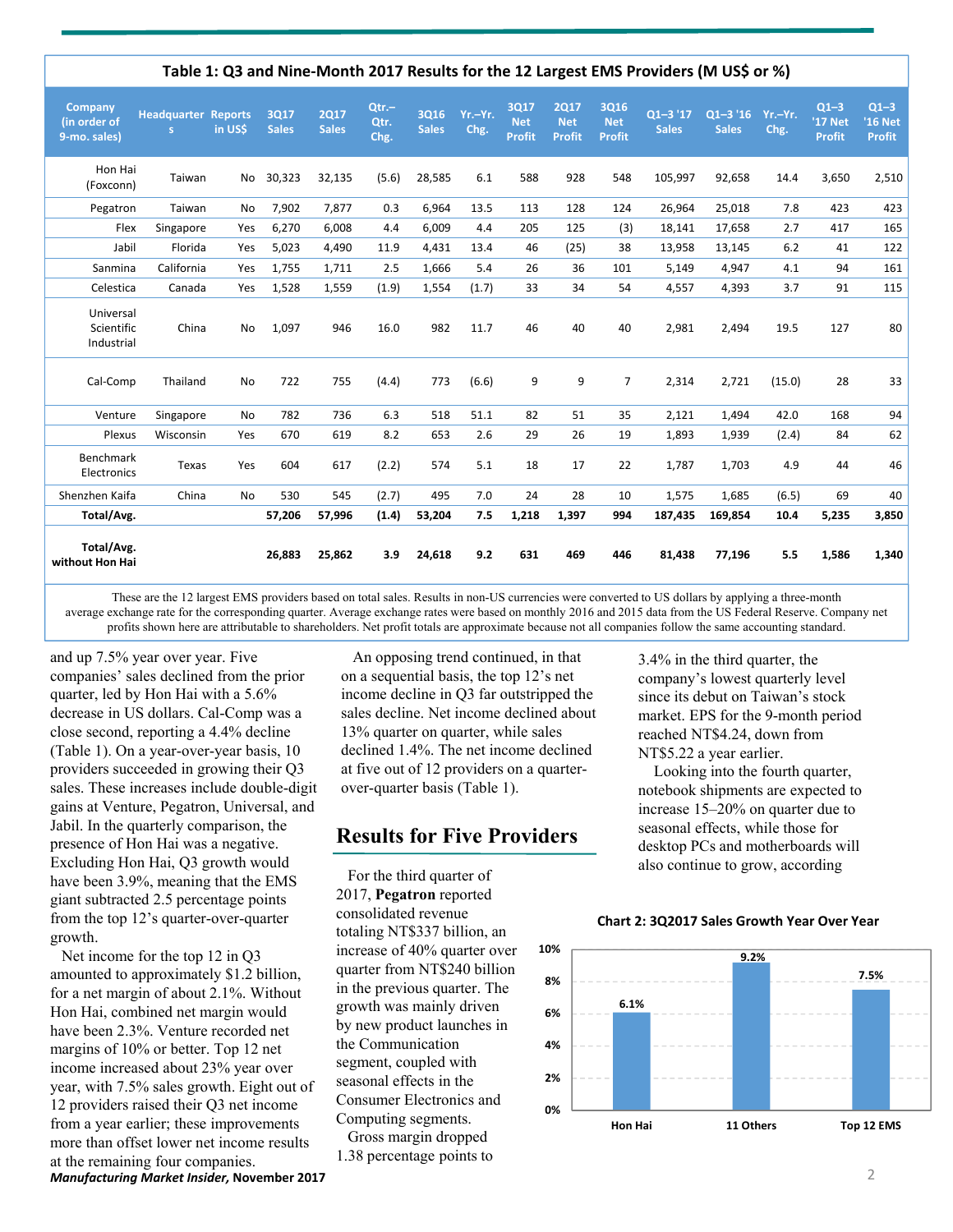to company CEO Liao Syh-jang.

Shipments of consumer electronics products and communication devices will stay flat compared with a year earlier, said Liao, adding that overall performance for the fourth quarter will outpace that recorded a quarter earlier.

**Sanmina** (SANM). Sanmina reported fiscal fourth-quarter 2017 revenue of \$1.76 billion, up 5.4% year over year.

For the quarter ended September 30, GAAP net income was \$25.8 million, down 74.4% compared to the same period a year ago. GAAP operating income was \$43.1 million, or 2.5% of revenue, compared to \$55.1 million, or 3.3% of revenue, for the same period a year ago. Cash flow from operations for the quarter was \$49.3 million.

Revenue for fiscal 2017 was \$6.87 billion, up 6% compared to fiscal 2016. GAAP net income for fiscal 2017 was \$138.8 million, down 26.1%. GAAP operating income was \$226.5 million, up 0.8%. Cash flow from operations for the fiscal year was \$251 million.

First-quarter fiscal 2018 outlook: 1) Revenue between \$1.75 billion and \$1.80 billion. 2) GAAP diluted earnings per share between \$0.58 and \$0.64. 3) Non-GAAP diluted earnings per share between \$0.68 and \$0.74.

**Celestica, Inc**. (CLS). Celestica reported third-quarter revenue of \$1.53 billion, down 1.7% year over year.

Net earnings for the quarter were \$33.4 million, a decrease of 37.7% compared with the third quarter of 2016.

During the period ended September 30, revenue from Communications increased 2% compared to the third quarter of 2016, and represented 45% of total revenue, compared to 43% of total revenue during the same period last year.

Revenue from Advanced Technology Solutions decreased 4% and represented 31% of total revenue, compared to 32% of total revenue for the third quarter of 2016. Revenue from the Enterprise segment decreased 5% and represented 24% of total revenue, compared to 25% of total revenue last year.

For the quarter ending December 31, 2017, the company anticipates revenue to be in the range of \$1.5 billion to \$1.6 billion, non-IFRS operating margin to be 3.6% at the midpoint of its expectations, and non-IFRS adjusted earnings per

share to be in the range of \$0.27 to \$0.33. The company expects a negative \$0.09 to \$0.15 per share (pretax) aggregate impact on net earnings on an IFRS basis for employee stock-based compensation expense, amortization of intangible assets (excluding computer software), and restructuring charges.

**Plexus Corp.** (PLXS). Plexus reported fiscal fourth-quarter revenue of \$670 million, up 2.6% year over year and 8.2% sequentially.

For the quarter ended September 30, net income was \$29 million, an increase of 52% compared to the same period last year and 13.4% sequentially. Operating income was \$34 million, up 43.6% year over year and 15.3% sequentially.

During the fiscal fourth quarter, the firm won 34 manufacturing programs representing approximately \$172 million in annualized revenue when fully ramped into production.

The firm posted fiscal 2017 revenue of \$2.5 billion, up 45% from fiscal 2016.

The increase in fiscal fourth-quarter revenue and improvements in the company's inventory management contributed to an 8-day sequential improvement in its fiscal fourth-quarter cash cycle days. In fiscal 2017, the company delivered return on invested capital of 16.2%. This equates to an economic return of 570 basis points above its weighted average cost of capital of 10.5%, its best annual result in more than 10 years. Further, the company increased its annual free cash flow by approximately 37% in fiscal 2017, delivering approximately \$133 million.

Looking ahead to fiscal 2018, the company anticipates leveraging the momentum of its recent strong wins and robust funnel of qualified opportunities to achieve meaningful revenue growth. In fiscal first-quarter 2018, strength in the Industrial/Commercial and Communications market sectors is expected to offset modest weakening within its Aerospace/Defense market sector. As a result, the company is guiding fiscal first-quarter 2018 revenue in the range of \$665 million to \$705 million. At this level of revenue, the company expects GAAP diluted EPS in the range of \$0.75 to \$0.85 as it continues to invest in new program *Manufacturing Market Insider, November 2017**Camps.* **23 <b>3** 3

**Benchmark Electronics, Inc.** (BHE). Benchmark Electronics reported thirdquarter net sales of \$604 million, up 5.1% year over year and down 2.2% sequentially.

For the period ended September 30, net income was \$18 million, down 18.2% compared to the same quarter last year and up 5.9% sequentially. Cash was \$730 million as of September 30, of which \$75 million was available in the US.

Overall revenue increased 5% year over year, driven by continued strong demand in Test & Instrumentation serving the semicapital equipment market, Computing growth from existing and new customers, Medical growth from new programs, and Aerospace and Defense (A&D) growth from defense programs. Industrials and Telecommunications growth remained muted year over year from softness across several of its top customers.

The company projects that new program bookings for the third quarter will contribute \$138 to \$165 million to annualized revenue when fully launched in the next 12–18 months. The new program bookings align with Benchmark's strategic focus on higher‐value markets.

**Flex** (FLEX). Net sales for the second quarter ended September 29, 2017 were \$6.3 billion, growing 4.4% year over year and at the high end of the guidance range of \$5.9 to \$6.3 billion. GAAP income before income taxes was \$218 million for the quarter and adjusted operating income was \$188 million, above the midpoint of the guidance range of \$170 million to \$200 million. GAAP net income was approximately \$205 million and adjusted net income for the quarter was \$142 million. GAAP EPS was \$0.38 for the quarter and non-GAAP EPS was \$0.27 for the quarter.

For the third quarter ending December 31, 2017, revenue is expected to be in the range of \$6.3 to \$6.7 billion, and GAAP EPS is expected to be in the range of \$0.20 to \$0.24 and includes stock-based compensation expense and intangible amortization. Adjusted EPS is expected to be in the range of \$0.28 to \$0.32 per diluted share.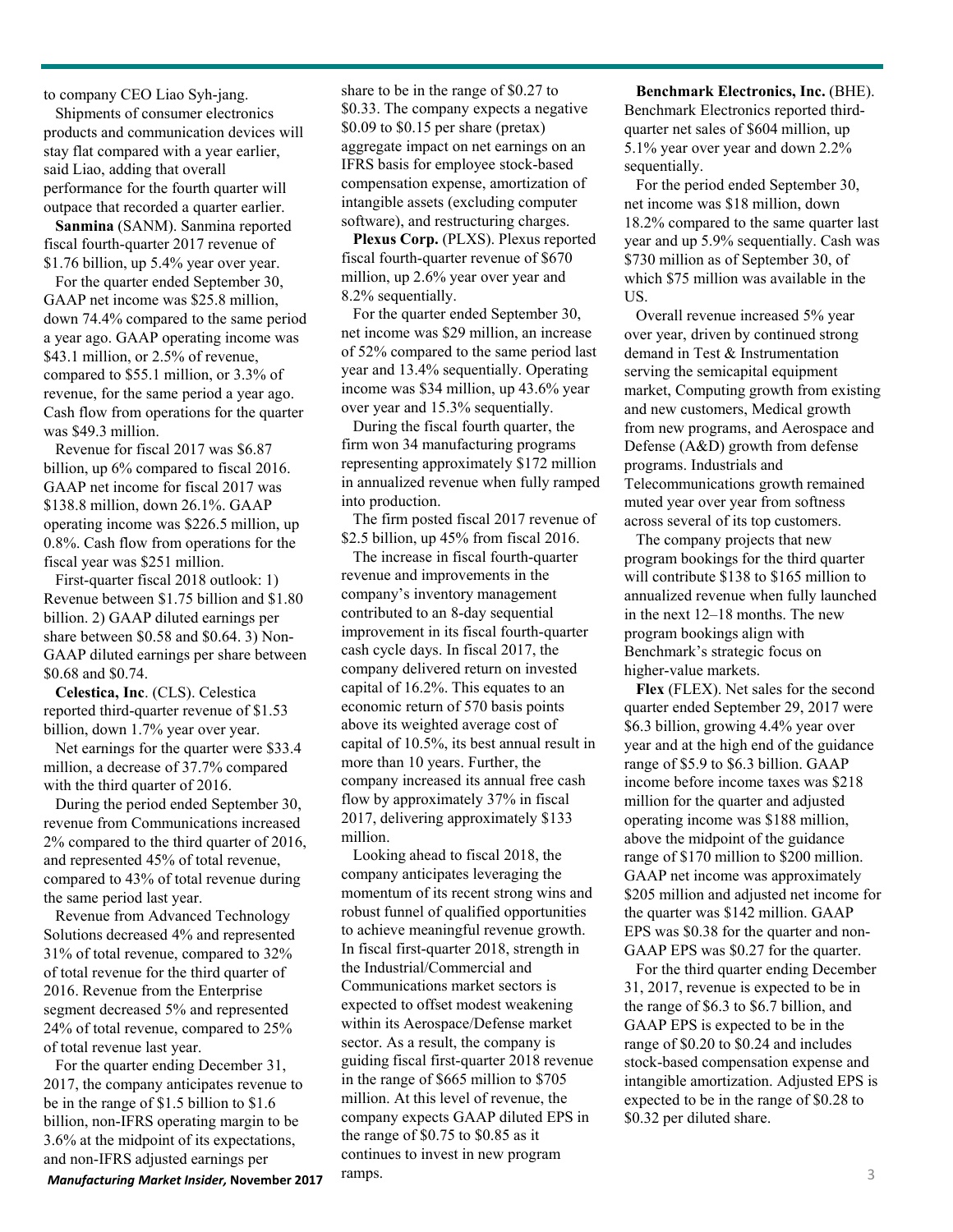#### **Growth Quarter for US-Traded Group**

Combined Q3 sales for the six largest US-traded EMS providers rose on both a sequential and year-overyear basis, an outcome that wouldn't normally raise eyebrows. Except that this is the first time in two years that the group of six has achieved yearover-year growth in quarterly sales.

Revenue for the six providers totaled \$15.85 billion, up 5.6% sequentially and 6.5% year over year. Year-on-year growth at **Jabil** and **Sanmina** far outweighed the decline at just one company, though Jabil was the only provider with a double-digit gain. The two companies also increased their sales with respect to the prior quarter, supplying most of the push for the group's sequential growth in Q3 (Table 2 below). In this comparison also, Jabil led the way with a double-digit increase.

Actual Q3 sales were \$280 million (2%) above *MMI*'s estimate for the quarter (Aug., p. 2). *MMI* based its estimates on the midpoint of each company's sales guidance for Q3. Four out of six companies reported sales above the midpoint of their guidance.

Group revenue for the first nine months of 2017 came in at \$45.48 billion, 1.1% higher than this newsletter's estimate of \$44.97 billion, and revenue increased 3.9% year over year, compared with an estimated growth of 1.6%. All companies succeeded in growing their nine-month sales from the year-earlier period except for **Plexus**. Jabil posted the highest growth among the six companies (Table 2).

Five out of six providers follow GAAP accounting rules, while the sixth, **Celestica**, adheres to IFRS reporting standards. For the five GAAP companies, only two companies were able to raise their gross margin sequentially, while Flex, Jabil, Plexus, and **Benchmark** were able to accomplish year-over-year growth.

Three companies were able to achieve sequential growth in operating margins: Flex, Jabil, and Plexus. Compared with a year earlier, margin increases occurred at Flex, Jabil, Plexus, and Benchmark. As for the lone IFRS reporting company, Celestica raised its operating margin sequentially but declined year on year (Table 2).

On a sequential basis, GAAP net income for the five companies in Q3 grew much faster than sales did. Their collective net income of \$323.1 million grew 81% more than the prior quarter. By contrast, sales went up 6.5%. Four out of five companies were able to boost their net income sequentially.

Flex posted the highest net income, at \$205.1 million. On a year-over-year basis, net income increased by 82.3%, whereas sales increased by 7.4%. Flex and Jabil were largely responsible for this increase. Q3 net margin for the GAAP reporting companies was 2.2%, up 87 basis points sequentially and year over year.

For the first nine months of 2017, combined GAAP net income for the five companies increased by 23% to \$680.1 million. This increase was far better than their 3.9% increase in sales.

#### **Chart 3: US‐Traded Group 3Q2017 Sales**



|                |                      |                             |                          |                             |                       |                               |                                      |                               |                        |                               |                        |       |         |                            |                                                | Table 2: O3 and Nine-Month 2017 Results for the SIX Largest US-Traded EMIS Providers (M US\$ or %) |          |                           |                           |
|----------------|----------------------|-----------------------------|--------------------------|-----------------------------|-----------------------|-------------------------------|--------------------------------------|-------------------------------|------------------------|-------------------------------|------------------------|-------|---------|----------------------------|------------------------------------------------|----------------------------------------------------------------------------------------------------|----------|---------------------------|---------------------------|
| <b>Company</b> | 3017<br><b>Sales</b> | <b>2Q17</b><br><b>Sales</b> | $Qtr. -$<br>Qtr.<br>Chg. | <b>3Q16</b><br><b>Sales</b> | $Yr -$<br>Yr.<br>Chg. | 3017<br><b>Gross</b><br>Marg. | <b>2Q17</b><br><b>Gross</b><br>Marg. | 3Q16<br><b>Gross</b><br>Marg. | 3Q17<br>Oper.<br>Marg. | <b>2Q17</b><br>Oper.<br>Marg. | 3Q16<br>Oper.<br>Marg. | 3017  | 2017    | Net Inc. Net Inc. Net Inc. | 3016 01-3 '17 01-3 '16 Yr.-Yr.<br><b>Sales</b> | <b>Sales</b>                                                                                       | $ $ Chg. | $Q1-3$<br>'17 Net<br>Inc. | $Q1-3$<br>'16 Net<br>Inc. |
| <b>Flex</b>    | 6,270.4              | 6,008.3                     | 4.4                      | 6,008.5                     | 4.4                   | 6.0%                          | 6.4%                                 | 4.9%                          | 4.0%                   | 2.9%                          | 0.7%                   | 205.1 | 124.7   | $-2.5$                     |                                                | 18,141.3   17,658.0                                                                                | 2.7      | 417                       | 165                       |
| Jabil          | 5,023.0              | 4,489.6                     |                          | $11.9$   4,430.8            | 13.4                  | 8.3%                          | 7.1%                                 | 7.1%                          | 2.3%                   | 0.7%                          | 2.1%                   | 45.7  | $-25.3$ | 38.1                       |                                                | 13,958.2   13,145.1                                                                                | 6.2      | 41.1                      | 122.2                     |
| Sanmina        | 1,755.0              | 1,711.4                     | 2.5                      | 1,665.8                     | 5.4                   | 7.1%                          | 7.6%                                 | 7.6%                          | 2.6%                   | 4.0%                          | 3.5%                   | 25.8  | 36.4    | 100.8                      | 5,148.6                                        | 4,946.5                                                                                            | 4.1      | 94.0                      | 160.7                     |
| Plexus         | 669.9                | 618.8                       | 8.2                      | 653.1                       | 2.6                   | 9.9%                          | 9.9%                                 | 9.4%                          | 5.2%                   | 5.0%                          | 3.9%                   | 29.0  | 25.6    | 19.1                       | 1,893.0                                        | 1,939.3                                                                                            | $-2.4$   | 83.9                      | 62.0                      |
| Benchmark      | 603.6                | 616.9                       | $-2.2$                   | 574.3                       | 5.1                   | 9.2%                          | 9.1%                                 | 8.6%                          | 3.6%                   | 3.7%                          | 3.2%                   | 17.5  | 17.2    | 21.7                       | 1,787.0                                        | 1,702.9                                                                                            | 4.9      | 44.4                      | 45.5                      |
| Subtotal/Avg.  |                      | 14,321.9 13,444.9           |                          | $6.5$  13,332.5  7.4        |                       |                               |                                      |                               |                        |                               |                        | 323.1 | 178.6   | 177.2                      |                                                | 40,928.1 39,391.8                                                                                  | 3.9      | 680.1                     | 555.0                     |
| Celestica      | 1,528.2              | 1,558.5                     |                          | $-1.9$   1,554.0            | $-1.7$                | 6.7%                          | 6.8%                                 | 7.0%                          | 2.8%                   | 2.6%                          | 3.6%                   | 33.4  | 34.4    | 53.6                       | 4,556.6                                        | 4,392.8                                                                                            | 3.7      | 90.6                      | 115.4                     |
| Total/Avg.     |                      | 15,850.1 15,003.4           |                          | $5.6$   14,886.5            | 6.5                   |                               |                                      |                               |                        |                               |                        |       |         |                            |                                                | 45,484.7   43,784.6                                                                                | 3.9      |                           |                           |

**Table 2: Q3 and Nine-Month 2017 Results for the Six Largest US-Traded EMS Providers (M US\$ or %)**

All results are based on GAAP except those of Celestica, which has adopted IFRS reporting. With the exception of sales, GAAP and IFRS results are not necessarily comparable. Intangible amortization was subtracted from reported operating income. Net income from continuing operations.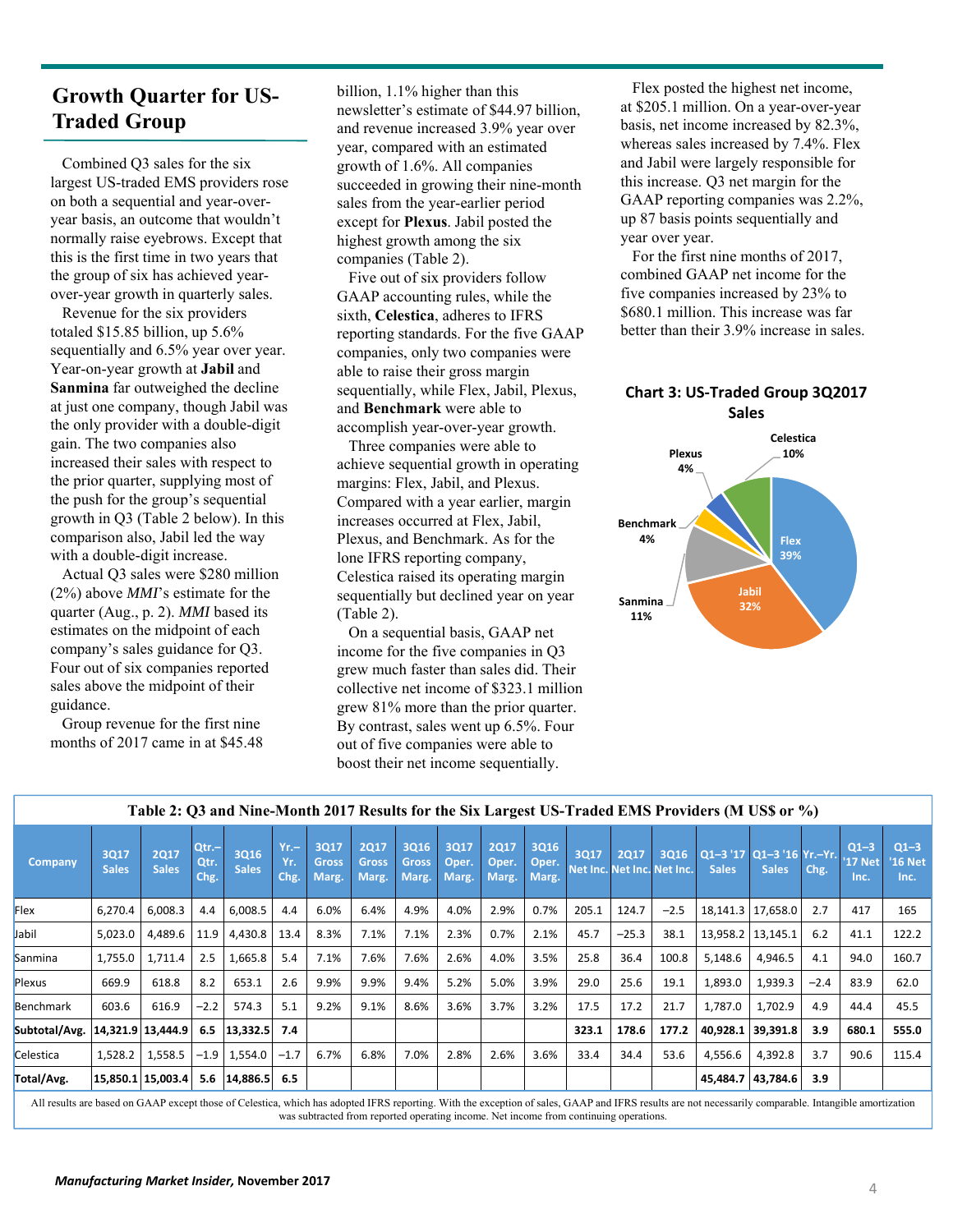#### **Modest Growth Projected for US-Traded Group, 2017**

If the six largest US-traded EMS providers hit the midpoint of their Q4 sales guidance, 2017 will be a growth year for the group as a whole. According to *MMI*'s Q4 estimates, which have been set equal to the midpoint of providers' guidance, the group's 2017 sales will increase by 3.9%.

Group revenue for the year is estimated at \$62.1 billion, up from \$59.76 billion in 2016. If this estimate proves true, then 2017 will mark the first year of increasing sales for the group. Projected 2017 sales remain 4% below a post-recession high of \$64.62 billion in 2011. Overall, this sector of the EMS industry may have recovered from the Great Recession and has prospered.

In order to turn 2017 into a growth year, the six providers must generate Q4 sales of more than \$2.3 billion above 2016 sales for the year. That means the providers would need to exceed the midpoint of their Q4 guidance by more than that amount on a combined basis—a pretty tall order.

*MMI* is projecting that **Jabil** will be the provider to achieve the highest sales growth, at 6% for 2017. (In this analysis, Jabil's annual sales run from December to November.) Sales increases at the other five companies are projected to range from slight to modest.

While 2017 may end up with an increase, the estimate for combined Q4 sales offers a more hopeful sign. Projected Q4 revenue of \$16.61 billion represents year-over-year growth of 5.1%. If such an increase were realized, then Q4 would be the third quarter in a row to show yearon-year growth. Three quarters would not constitute a trend, but they would show this group heading in the right direction. If the group is truly on a growth trajectory, that will be borne out in the next one or two quarters.

Estimates say **Plexus** will be the prime mover in the quarterly increase, with a 7.9% increase at the midpoint of its guidance. *MMI*'s projections also indicate that two other companies will attain year-overyear growth for their Q4 sales. Jabil's growth is expected to reach 7.8%, while **Flex** should eke out a 6.3% gain. Two companies are estimated to report revenue declines, namely **Celestica** and **Benchmark Electronics,** with declines of 4.3% and 1.3%, respectively (Table 3).

Compared with a year earlier, the group's Q4 revenue will tick upward by 4.9%, according to *MMI*'s forecast, with Benchmark being the only exception with a small decline. Sequential increases at Jabil and Flex provide 10% and 3.7% increases, respectively.

Guidance suggests that adjusted EPS for Q4 will improve sequentially at Jabil, and at the midpoint of its guidance, the growth would be 22%. One can also infer from guidance that Celestica, Benchmark, and Plexus expect a sequential decline in their adjusted Q4 EPS. At the midpoint of their guidance, the decrease would be 7.7% at Benchmark, 4.8% at Plexus and 3.2% at Celestica. On a year-overyear basis, Q4 guidance implies that adjusted EPS will rise only at Jabil, with an increase of 13% at the midpoint of its guidance.

# *Company News*

#### **Embron Group Acquires Swedish Electronics and Software Developer**

**Embron Group**, the parent company of EMS provider **Norautron**, has signed an agreement to acquire 100% of the electronics and software development company **QRTECH**.

Based in Gothenburg, Sweden, QRTECH employs about 90 people and estimates revenues in the range of SEK 120 million ( $\epsilon$ 12.3 million) in 2017.

The acquisition of QRTECH aims to strengthen Embron's service offering

| <b>Company</b> | <b>4Q17</b><br><b>Guidance</b> | 4Q17<br>Mid-<br>point | <b>3Q17</b><br><b>Sales</b> | Qtr.-Qtr.<br>Estim.<br>Chg. (%) | 4Q16<br><b>Sales</b> | Yr.-Yr.<br>Estim.<br>Chg. (%) | 2017<br>Esti-<br>mated<br><b>Sales</b> | 2016<br><b>Sales</b> | Esti-<br>mated<br><b>Change</b> | Q <sub>4</sub><br><b>Guidance</b><br>Adj. EPS* | Q4 EPS<br>Mid-<br>point<br>Ś | <b>3Q17</b><br>Adj. EPS*<br>IS, | <b>EPS</b><br>$Q - Q$<br>Chg. at<br>Mid-<br>point | <b>4Q16</b><br>Adj. | <b>EPS Y-Y</b><br>Chg. at<br>EPS* \$ Midpoint |
|----------------|--------------------------------|-----------------------|-----------------------------|---------------------------------|----------------------|-------------------------------|----------------------------------------|----------------------|---------------------------------|------------------------------------------------|------------------------------|---------------------------------|---------------------------------------------------|---------------------|-----------------------------------------------|
| Flex           | $6.3 - 6.7$                    | 6.50                  | 6.27                        | 3.7                             | 6.12                 | 6.3                           | 24.64                                  | 23.86                | 3.3                             | $0.28 - 0.32$                                  | 0.30                         | 0.27                            | 11.1                                              | 0.34                | $-11.8$                                       |
| Jabil          | $5.25 - 5.75$                  | 5.50                  | 5.00                        | 10.0                            | 5.10                 | 7.8                           | 19.46                                  | 18.35                | 6.0                             | $0.65 - 0.91$                                  | 0.78                         | 0.64                            | 21.9                                              | 0.69                | 13.0                                          |
| Sanmina        | $1.75 - 1.80$                  | 1.78                  | 1.76                        | 0.9                             | 1.72                 | 3.2                           | 6.93                                   | 6.67                 | 3.9                             | $0.68 - 0.74$                                  | 0.71                         | 0.64                            | 10.9                                              | 0.75                | $-5.3$                                        |
| Celestica      | $1.5 - 1.6$                    | 1.55                  | 1.53                        | 1.3                             | 1.62                 | $-4.3$                        | 6.11                                   | 6.02                 | 1.5                             | $0.27 - 0.33$                                  | 0.30                         | 0.31                            | $-3.2$                                            | 0.41                | $-26.8$                                       |
|                | Benchmark 590-610 M            | 0.60                  | 0.60                        | $-0.7$                          | 0.61                 | $-1.3$                        | 2.39                                   | 2.31                 | 3.3                             | $0.34 - 0.38$                                  | 0.36                         | 0.39                            | $-7.7$                                            | 0.45                | $-20.0$                                       |
| Plexus         | 665-705 M                      | 0.69                  | 0.67                        | 2.4                             | 0.64                 | 7.9                           | 2.58                                   | 2.56                 | 0.9                             | $0.75 - 0.85$                                  | 0.80                         | 0.84                            | $-4.8$                                            | 0.82                | $-2.4$                                        |
| Total/Avg.     |                                | 16.61                 | 15.83                       | 4.9                             | 15.80                | 5.1                           | 62.10                                  | 59.76                | 3.9                             |                                                |                              |                                 |                                                   |                     |                                               |

#### **Table 3: Q4 2017 Guidance and Estimates for the Six Largest US-Traded Providers** (sales in \$B except as noted)

Q4 estimates equal midpoint of Q4 guidance. 2017 estimates equal nine-month sales plus midpoint of Q4 guidance. \*Adjusted EPS may not be comparable from company to company.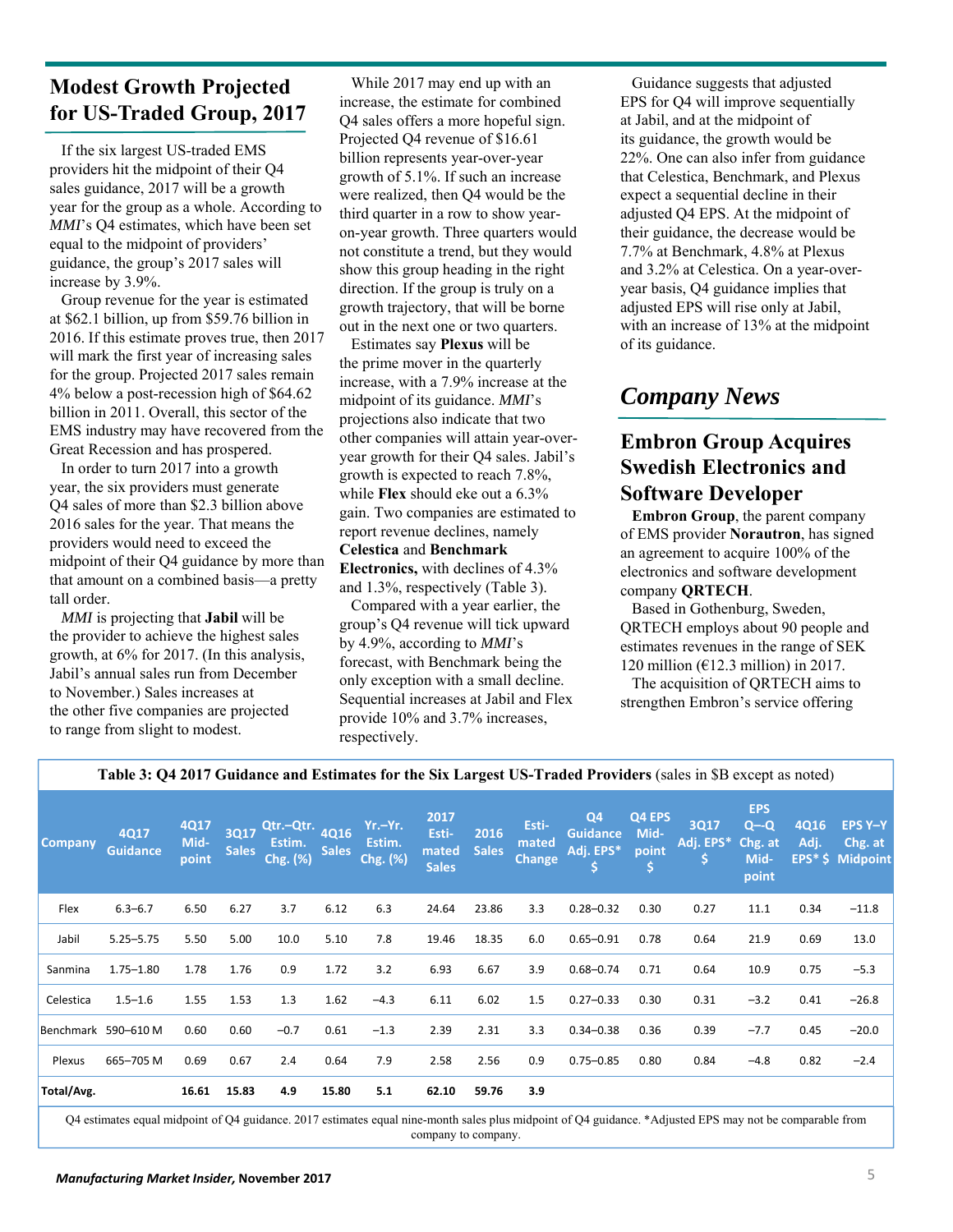within R&D and Engineering services. QRTECH specializes in electronics and software development and delivers engineering competence and product development services ranging from concepts and prototypes to mass production.

QRTECH's main market segments include automotive, industrial, medtech, and energy and building automation. Its software and electronics expertise will complement Norautron's electronics manufacturing activities and contribute to strengthening Embron's service offering.

## **The Final Hurdle Cleared: Foxconn Wisconsin Is a Go**

Governor Scott Walker took to Twitter to confirm that Wisconsin's economic development agency has approved the \$3 billion incentives package for EMS giant **Foxconn** to set up shop in the state.

The vote by the Wisconsin Economic Development Corporation was the last hurdle to clear for the deal. The Taiwanese company expects to be able to open the \$10 billion manufacturing plant in 2020, *Reuters* reports.

As previously reported by *Evertiq*, the new LCD plant will initially employ 3,000 people, but Foxconn has previously stated that this number could grow to as many as 13,000, which would make Foxconn a huge employer for the region.

# **Benchmark Breaks Ground for New HQ**

**Benchmark Electronics** has broken ground on its new headquarters in Tempe, Arizona. With the new building the company plans to bring an additional 500 jobs to the greater Phoenix area over the next five years.

The company has already joined forces with Arizona State University through a strategic partnership to foster an ecosystem that benefits students and businesses. Benchmark plans to leverage the talent fostered at ASU's Ira A. Fulton School of Engineering and W. P. Carey School of Business in its hiring efforts.

Construction of Benchmark's Tempe headquarters is expected to be completed in early 2019. It will house the corporate leadership team and key corporate functions. Benchmark's Internet of Things (IoT) Center of Innovation will also transition to the new location.

# **Kitron Receives New Order from Husqvarna Group**

**Kitron** has received a further order from **Husqvarna Group** in addition to already existing manufacturing volumes.

Kitron will manufacture and deliver controller units to Husqvarna Group's factory in Sweden for the next four years. The controller units are important parts of Husqvarna Group's batterypowered equipment such as chainsaws, blowers, and trimmers.

Production will take place at Kitron's plant in Kaunas, Lithuania.

## **Advantech Expands European Service Center**

Continuous growth in the European market has led to Advantech's plans to expand its production, logistic, and office facilities in Eindhoven—and all are set to open in January 2018.

In addition to housing nearly 150 employees, the building will also serve as a demonstration site, displaying Advantech's latest service IoT and Industry 4.0 applications.

The expansion of the Advantech European Service Center (AESC) will see its warehouse and office space double in size, while its assembly services (CTOS) will nearly triple in production capacity. As the European HQ, Advantech Eindhoven also houses most of its staff and back-office personnel for the European organization.

# **Jabil Expands with New Facility in Hungary**

Hungarian real estate developer **Infogroup** is building an  $\epsilon$ 11.5 million logistics center in the Tiszaújváros

Industrial Park—and EMS provider **Jabil** will rent it.

Jabil Circuit Magyarország will rent the almost 17,000-square-meter facility. The foundation stone has already been laid and the building is expected to be ready by summer 2018, reports the Hungarian Investment Promotion Agency, HIPA.

Jabil's Hungarian subsidiary began operations in Tiszaújváros in 2000, and is the company's largest manufacturing facility in Europe. The company currently employs almost 3,500 people in Hungary, all at its 54,000-square-meter facility.

The new logistics center being built by Infogroup will serve as a distribution center alongside the electronics manufacturing activities, the report continues.

## **Compal, Foxconn to Benefit from Smart Speaker Demand, Says Paper**

With **Apple** rescheduling the launch of its smart speaker HomePod from December to early 2018, Amazon's Echo series is expected to dominate the smart speaker market during the year-end holidays of 2017, to the benefit of device manufacturers **Foxconn Electronics**  (Hon Hai Precision Industry) and **Compal Electronics**, according to a Chinese-language *Apple Daily* report.

Compal has already delivered its orders for display-featured smart speakers, the Echo Spot and Echo Show, to **Amazon** and is currently working with Amazon to develop new models for 2018, the paper noted.

The HomePod's rescheduled launch is expected to undermine **Inventec**'s shipment performance in the fourth quarter. Foxconn reportedly will join HomePod's supply chain to provide assembly services.

Inventec also turned conservative about its 2018 smart device shipments, which it expects to grow by only a single-digit percentage year to year from 2017's 70 million units, since the company is planning to stop accepting orders with low margins, the paper added.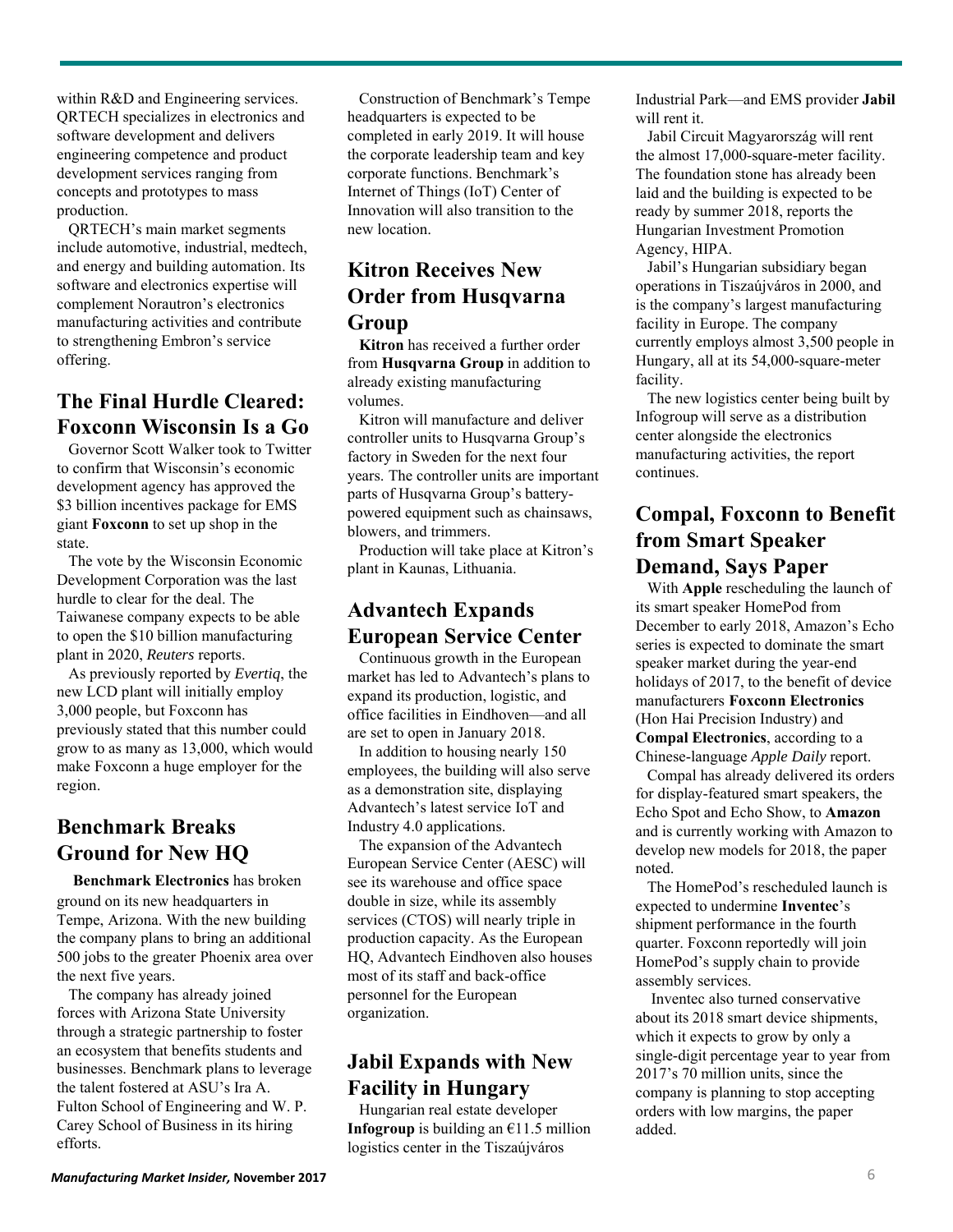#### **Celestica Expands Romanian Operations**

**Celestica** has expanded its operations in Romania to increase manufacturing services for customers in eastern Europe.

The 9,000-square-meter expansion reflects Celestica's growing customer base and opportunities, primarily in advanced technology markets such as smart energy, industrial, and health technology, the firm says.

"Over the last 13 years, Celestica's operation in Oradea has become central to our global footprint and to driving flexibility, quality and greater value for our customers," said Rob Schormans, Senior Vice President, Operations, Advanced Technology Solutions, Celestica. "Our continued investment in Oradea reflects our commitment to the local community and to our highly skilled workforce."

The Oradea operation specializes in high-reliability, high-complexity applications for multiple markets, reports *Circuits Assembly*.

#### **CFIUS: No National Security Concerns in Sparton, Ultra Electronics Deal**

A US government agency has given its assent to the previously proposed acquisition of **Sparton** by **Ultra Electronics Holdings**.

On November 20, the Committee on Foreign Investment in the United States (CFIUS) announced that there were no unresolved national security concerns after completing its review of the proposed deal. CFIUS is an inter-agency committee authorized to review transactions that could result in control of a US business by a foreign person or entity.

The transaction remains subject to other governmental approvals, including clearance of the transaction under the Hart-Scott-Rodino Antitrust Improvements Act of 1976, as amended, as well as other customary closing conditions.

#### **EMS at Productronica**

Productronica is primarily an exhibition for showcasing electronics assembly equipment and materials, but in a few cases those manning booths are producers instead, as reported by *Circuits Assembly*.

More than a dozen EMS companies exhibited this year. All were smaller players, with sales ranging from a few million to about \$150 million. Unlike two years ago, when many EMS firms were clustered by country, Estonia was the only nation to sponsor a common booth this year. The other participating EMS companies were generally local ones, helping to fill out the otherwise shrinking bare board fabrication exhibition space.

**Technocare Electronic Systems** (TES), also known under the **WTronic** name, has a production plant in Italy with two SMT lines, and a box build site in Slovenia; it employs 80 workers. It focuses on industrial, lighting, and medical applications. More than half of its revenue is from domestic sources, and less than 10% comes from outside the EU.

Also in Italy, **FM Elettronica** will be moving to a new plant that more than doubles its footprint and adding an SMT line in 2019. Currently it operates from a 38,000-square-foot site in Guidizzolo, home to its 120 workers and two SMT lines. The firm performs PCB design, SMT, and final assembly and builds enclosures for the automotive, power supply, renewable energy, and biomedical sectors.

The two largest EMS players at Productronica this year were **Nationgate** and **Global EMS H.K.** The former is based in Malaysia and has reached \$150 million in sales. The latter is based in Hong Kong, with two factories in southeast China, and has revenues approaching \$100 million.

Switzerland-based **Cicor** is working on a new 140,000-square-foot building in Arad, Romania, located adjacent to its existing site. The new plant is scheduled to open in the second half of 2018. Cicor makes bare boards and supplies EMS.

Finally, the award for uniqueness goes to **Selteka**, a Lithuanian EMS firm that has designed and built an inline-capable automatic programming, calibration, and functional tester and AOI. The firm uses it on one of its four SMT lines and says it plans to fully implement the new machine—which doesn't have a name but is being commercialized—across all its lines.

# **Jabil Launches Blue Sky Center in Singapore**

**Jabil** is launching its newest Blue Sky Innovation Center in Singapore.

Blue Sky Singapore will test advanced manufacturing processes and spearhead Jabil's research and development efforts in manufacturing technologies to power the development of next-generation electronic products.

The venue is expected to be fully operational by 2020 and will house R&D facilities for additive manufacturing, organic light-emitting diode process development and deployment, and roll-toroll processing.

It will also connect capabilities from other Blue Sky Innovation Centers in San Jose, CA, Clinton, MA, and Tortosa, Spain, to Singapore.

The Jabil Digital Lab is the first lab to open at Blue Sky Center Singapore. Leveraging technologies such as the Internet of Things and virtual reality/augmented reality, the lab will demonstrate digital solutions to accelerate product design and prototyping and improve manufacturing processes and supply chain management. The lab will also serve as a collaborative space.

By early 2018, Jabil expects to expand to a new facility in Changi North, bringing its total size in Singapore to 354,000 square feet. The new facility will house a Class 10,000 clean room and focus on semiconductor equipment assembly and testing.

#### **EMS Company Deals Rose in Q3**

Six EMS companies changed hands in the September quarter, one more than in 2016, according to new data from *Lincoln International*.

Three EMS companies were acquired by competitors, two were involved in vertical/horizontal convergences, and one was purchased by private equity investors. No sites were divested during the period.